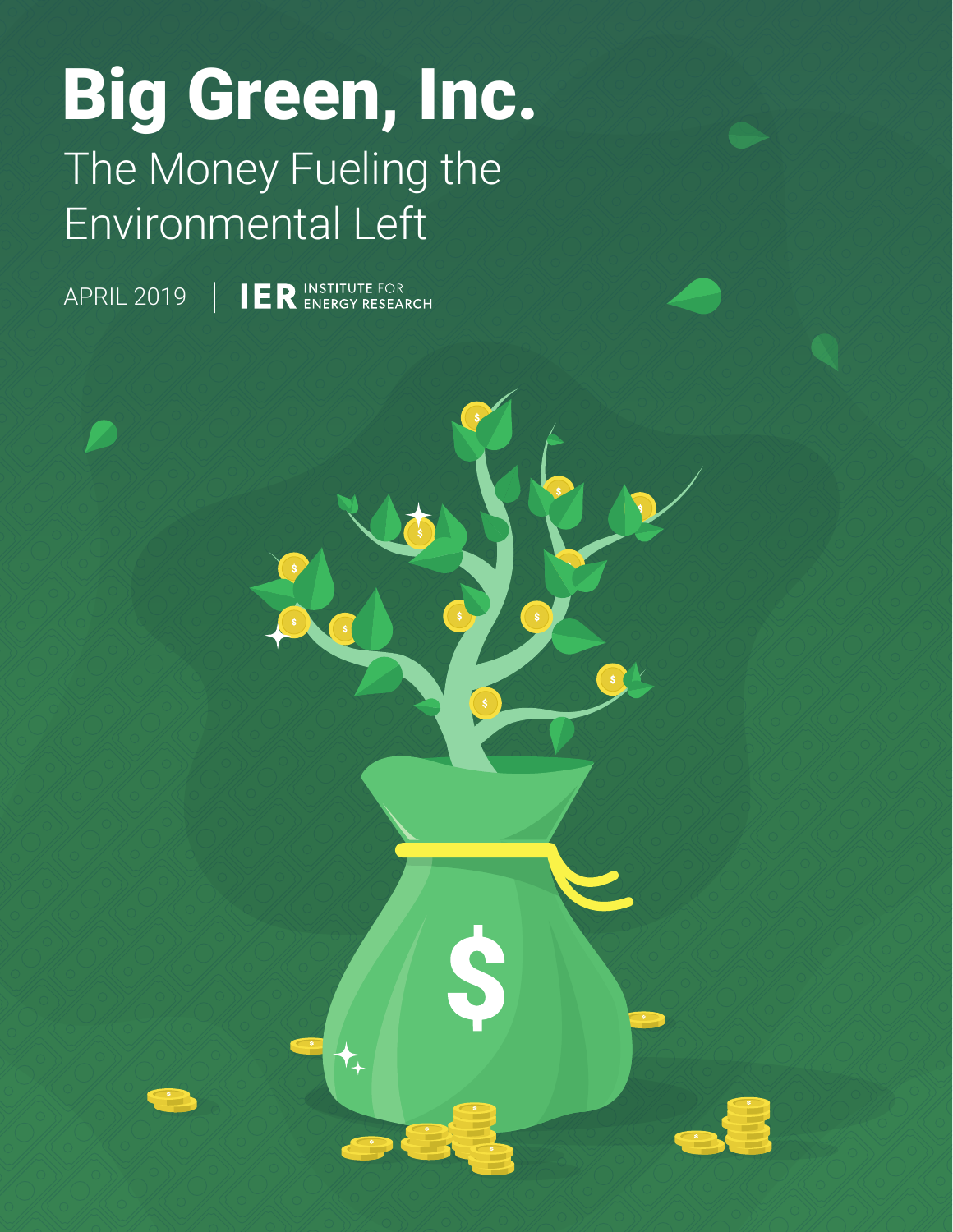## **Executive Summary**

Today's environmental movement is fueled by a group of interconnected, left-leaning foundations that are seeking to disrupt the development of America's energy resources. In order to understand how these groups work together and where the environmental movement's funding originates, IER developed Big Green, Inc., a database that tracks environmental grants stemming from 14 foundations and directed to over 1,900 grassroots activists groups and totaling more than \$4.2 billion. Our key findings include:

- The "David vs. Goliath" narrative surrounding environmental activism is false. Environmental organizations outpace conservative and free market groups in terms of funding and organizational capacity.
- As evidenced by the emergence of the "Keep it in the Ground" Movement, this money plays a major role in shaping public opinion, which translates to economically destructive policy initiatives that emanate from all levels of government.
- A key strategy of the environmental movement is to target key institutions that drive the ideas that animate our society.
- Environmental funding has been tied to foreign actors, which raises concerns over the role geopolitics plays in environmental advocacy.

## **Introduction**

In American energy politics today there is a constant clash between two groups: one that seeks to unlock America's vast natural resources and put them to use in providing an affordable, abundant energy supply for the American people and those in energy poverty around the world, and another group that seeks to halt, delay and litigate the use of traditional energy sources in the name of addressing climate change. The battle is one that plays out with every energy debate, not only on the national stage, but also at the state level and in local communities across the country.

While the pro-energy group stands on decades of proven success in improving America's economic wellbeing and way of life, the other group, driven by the national environmental lobby, assaults America's use of coal, oil, and natural gas without offering a viable alternative to sustaining the progress that can be attributed to the widespread use of these resources. The ultimate outcome of this fight will determine whether America will have abundant and reliable energy in the years to come.

With these high stakes, it is imperative that Americans understand the motivations, tactics, and end goals of the modern environmental movement and how the size and scope of the movement's funding contributes to their influence on energy policy in the U.S.

To that end, the Institute for Energy Research has created Big Green, Inc., a database that tracks environmental grants originating from 14 left-leaning foundations and flowing to over 1,900 environmental activist groups spanning all 50 states. The database highlights a group of foundations that have spent billions of dollars building the politically engaged environmental movement. This funding supports aggressive climate litigation, the promotion of uneconomic renewable energy sources, as well as a litany of burdensome regulations. The Big Green Inc. database illuminates the priority issues and the state-level battles where the environmental movement dedicates vast funds.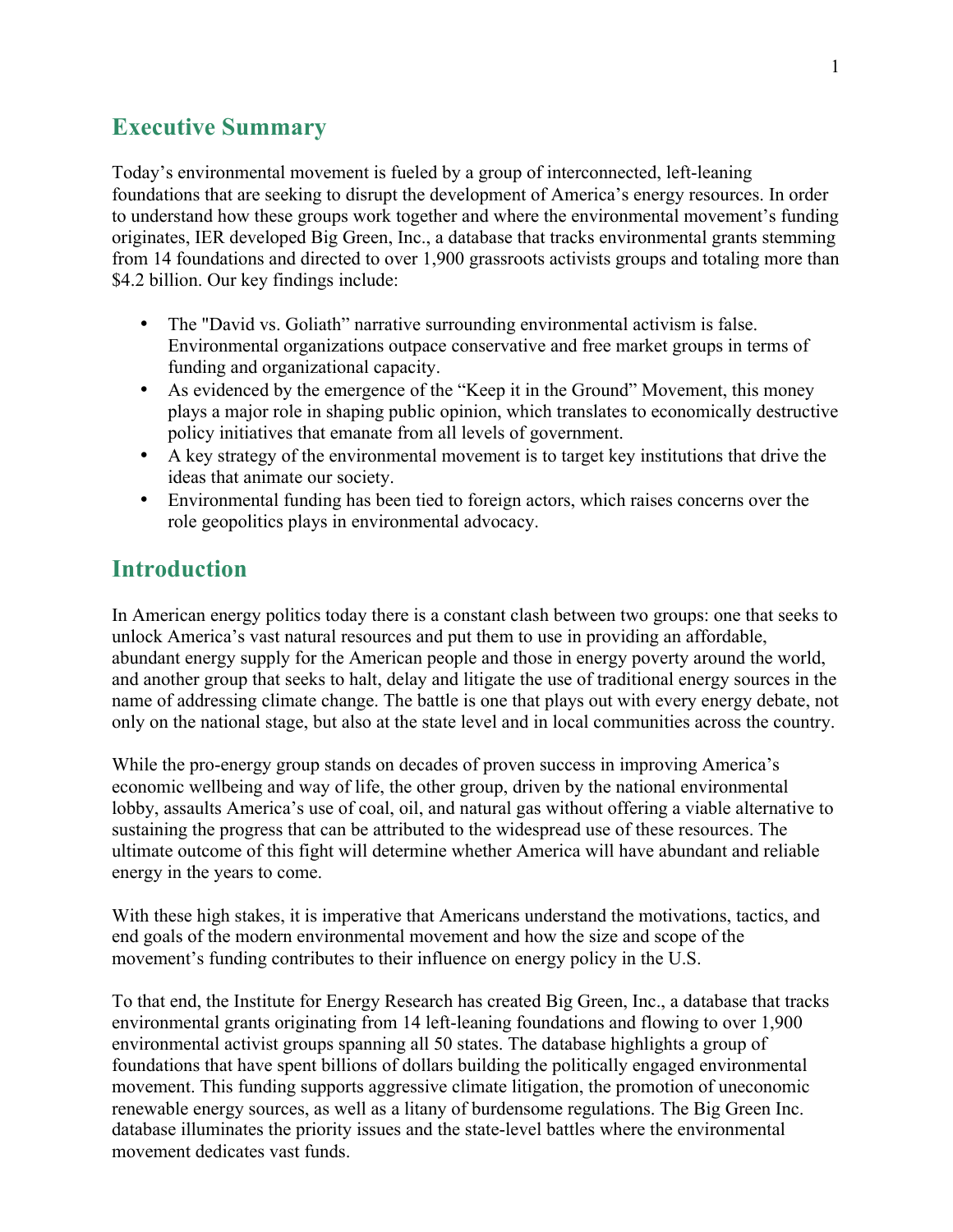There are three important takeaways from the information presented in Big Green, Inc. First, environmental groups have crafted a narrative that depicts their efforts as a "David vs. Goliath" battle against those who would like to see U.S. energy policy move in a free market direction. This narrative is false. Environmental groups outpace conservative and free market groups both in terms of funding and organizational capacity. Second, Big Green, Inc. demonstrates the sweeping influence of environmental activism and provides insight into how groups target the gatekeeping institutions of our society. As the database illuminates, environmental funding has been directed toward policymakers, journalists, academic institutions, the offices of elected officials, government organizations like the Federal Emergency Management Agency, as well as international institutions such as the World Bank. Finally, Big Green, Inc. demonstrates how this complicated system of financial transfers muddles efforts to reveal the sources of this funding, which has been linked to individuals who stand to benefit financially from the adoption of various environmental policies as well as foreign actors trying to influence energy policy within the  $U.S.^1$ 

# **Messaging: David vs. Goliath**

In the narrative crafted by environmental groups, the coal, oil, and natural gas industries are depicted as greedy, politically connected, and downright evil conspirators working to undermine the democratic will. They have been compared to the mid-century tobacco industry as a disseminator of misinformation about the harm of its products to keep people "addicted" to them. To fight this evil Goliath there has emerged a "David" – a scrappy, rag tag team of environmental groups and renewable energy companies, whose weapons of "truth" and science must overcome the larger might of money and power wielded by their opposition. But this selfserving narrative is false.

A prominent presenter of the "David vs. Goliath" narrative is Drexel University professor of sociology Dr. Robert Brulle. Brulle, an Energy Foundation-funded "environmentalist for Bernie," accuses the fossil fuel industry of using "outsize economic and cultural power to distort the public debate by introducing falsehoods."2 His best-known work was a 2013 study "tracking the 'dark money' trail from conservative foundations to the think tanks that make up the 'climate change counter-movement' that promote climate denial."<sup>3</sup> The study reverberated in an echo chamber of environmental journals and left-leaning mainstream media sources, with headlines such as "Conservative groups spend up to \$1bn a year to fight action on climate change." Yet the actual study showed only that conservative think tanks (what Brulle called the "climate change

<sup>&</sup>lt;sup>1</sup> For example, one of the donor foundations featured in Big Green Inc. is the Schmidt Family Foundation. Eric Schmidt was CEO of Google from 2001 to 2015 and Alphabet Inc. from 2015 to 2017. Over the years, Google has invested heavily in renewable energy.

<sup>2</sup> Brulle, Robert. "30 Years Ago Global Warming Became Front-page News – and Both Republicans and Democrats Took It Seriously." The Conversation. February 05, 2019. Accessed March 12, 2019. https://theconversation.com/30-years-ago-global-warming-became-front-pagenews-and-both-republicans-and-democrats-took-it-seriously-97658.

<sup>&</sup>lt;sup>3</sup> Brulle, Robert J. "Institutionalizing Delay: Foundation Funding and the Creation of U.S. Climate Change Counter-movement Organizations." *Climatic Change* 122, no. 4 (2013): 681-94. doi:10.1007/s10584-013-1018-7.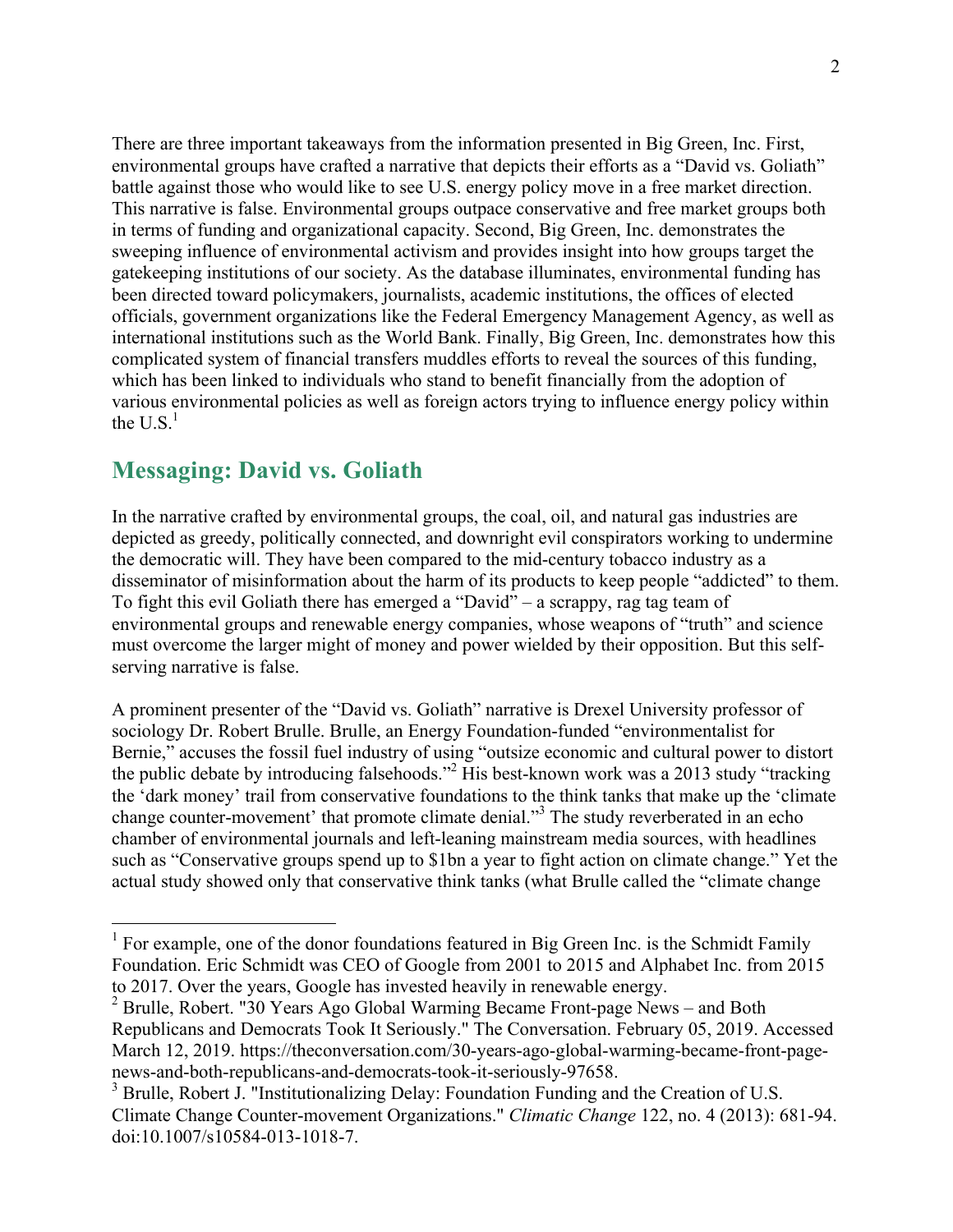counter-movement") received an average of \$900 million per year in income, making no attempt to determine how much of this money was actually spent fighting climate action.

In response to the study, the Capital Research Center created the Climate Dollars project, critiquing Brulle's study and calculating the unaddressed factors.<sup>4</sup> It found that in 2010, the total money conservative think tanks received for all of their operations, \$1.51 billion, was outmatched by environmental groups' \$3.70 billion (increasing in 2014 to \$1.73 and \$4.59 billion, respectively). Furthermore, conservative think tanks only spent \$100 million on any activities relating to climate science. The Heartland Institute's James Taylor estimated that of the money spent on climate change; only a net of \$46 million was actually opposing climate action.<sup>5</sup>

The conclusion that environmental groups are the real Goliath corroborates a 2011 study by Dr. Matthew Nisbet, which found: $6$ 

Overall, in 2009, the most recent year for which data is available, the major conservative think tanks, advocacy groups and industry associations took in a total of \$907 million in revenue, spent \$787 million on all program-related activities, and spent an estimated \$259 million specific to climate change and energy policy. In comparison, the national environmental groups took in \$1.7 billion in revenue, spent \$1.4 billion on program activities, and spent an estimated \$394 million on climate change and energy-specific activities.

The accusation that coal, oil and natural gas supporters outspend the environmental movement on climate lobbying is based on assumption that fossil fuel corporations themselves lobby against climate action measures, but corporate lobbying isn't a monolith. These claims often place related groups such as the transportation industry and utility companies into the pro-fossil fuel lobbying camp even though these groups often lobby in favor of climate action. For example, some of these entities lobby for a carbon tax. A carbon tax would make the 30.1% of electricity being produced by coal more expensive, but subsidies for clean energy would make the 37.1% of electricity being generated by nuclear and renewable sources much cheaper. The auto industry may pay extra to comply with emissions standards, but they gladly take subsidies for electric and hybrid vehicles. In practice, little of the total 2000-2016 climate lobbying expenditures by fossil fuel and transportation corporations, electric utilities, and affiliated trade organizations was used to fight climate action.

Alone, fossil fuel corporations and their trade organizations still out-lobby environmental groups 3 to 1— but they are far from a united force against climate action either. Natural gas competes with coal, whereas subsidies for wind and solar will only increase the demand for natural gas as the critical backup to unreliable intermittent sources. Fossil fuel corporations are also huge players in the renewable and carbon-offsetting industries. BP, for instance, heavily invests in

 <sup>4</sup> "Climate Dollars." Climate Dollars. Accessed March 12, 2019. https://www.climatedollars.org/. <sup>5</sup> Taylor, James. "'Dark Money' Funds To Promote Global Warming Alarmism Dwarf Warming

<sup>&#</sup>x27;Denier' Research." Forbes. January 02, 2014. Accessed March 12, 2019.

<sup>&</sup>lt;sup>6</sup> The Climate Shift report is no longer available for people to access. It was hosted at the website climateshiftproject.org prior to February 2, 2019.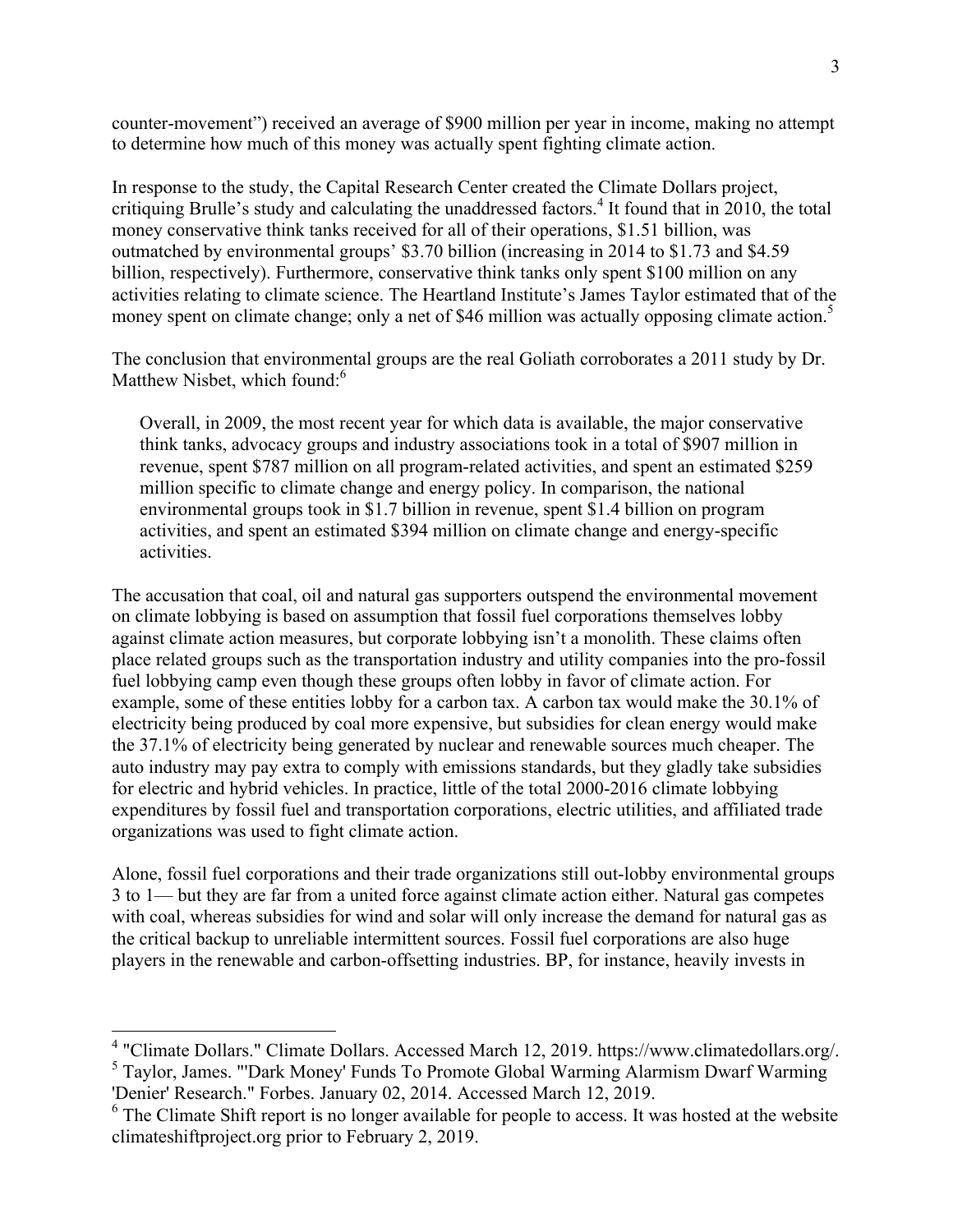biofuels, solar energy, and touts itself as one of the top wind producers in the US.<sup>7</sup> Shell sells carbon capture and storage, so every bit of the extra state support for CCS that they lobby for benefits them significantly.<sup>8</sup> Even where climate action may hurt the fossil fuel industry as a whole, large fossil fuel corporations often lobby for and help create regulations that will strengthen their competitive advantage; BP, Shell, Exxon, and others support a carbon tax, a policy that will cost them initially but will debilitate their smaller competitors.<sup>9</sup> Despite what Brulle's study implies, the total climate-related lobbying expenditures are not a coordinated attack on climate action.

Nisbet's study found that in 2009, environmental groups and their network of organizations and corporate allies spent \$229 million on lobbying, while opponents of cap and trade legislation spent \$272 million. Part of this imbalance is due to the fact that many environmental groups are 501(c)(3)s and are thus restricted from lobbying. But lobbying is not the only way to advance a mission, and environmental groups have found great success in funding academics like Dr. Brulle and suing fossil fuel corporations, states, and the federal government.<sup>10</sup> Environmental groups outspent their opponents and successfully shot down the fossil fuel-friendly Proposition  $23<sup>11</sup>$  in California, and nationally outspent oil & gas interests by more than 3 to 1 in the 2016 elections<sup>12</sup> and more than 2 to 1 in the 2018 elections.<sup>13</sup>

When these factors are considered, the environmental left looks less like David and their opponents look less like Goliath. In the end, the \$1.51 billion in total annual income for conservative think tanks and the \$2 billion that the coal, oil and natural gas industries spent on climate lobbying over 16 years is a drop in the bucket compared to the \$100 billion that Citigroup has committed to climate action or the \$110 billion in clean energy investments under the American Recovery and Reinvestment Act (the product of an alliance of environmental groups and major labor unions). The numbers speak for themselves.

 <sup>7</sup> "Renewable Energy | Sustainability | Home." BP Global. Accessed March 12, 2019.

https://www.bp.com/en/global/corporate/sustainability/climate-change/renewable-energy.html. <sup>8</sup> Bakewell, Sally. "Carbon Capture 'Vital' to Meet Climate Goals, Shell Adviser Says." Bloomberg.com. June 13, 2013. Accessed March 12, 2019.

http://www.bloomberg.com/news/2013-06-18/carbon-capture-vital-to-meet-climate-goals-shelladviser-says.html.

<sup>9</sup> Rathi, Akshat, and Akshat Rathi. "More and More Fossil Fuel Companies Support a Carbon Tax-here's a Running List." Quartz. April 24, 2017. Accessed March 12, 2019.

https://qz.com/964499/which-fossil-fuel-companies-support-a-carbon-tax/.

 $10$  "Delays, Lawsuits, and Immigration Controls? The Many Abuses of NEPA." IER. August 23, 2018. Accessed March 12, 2019. https://www.instituteforenergyresearch.org/regulation/delayslawsuits-and-immigration-controls-the-many-abuses-of-nepa/.

<sup>11</sup> Walsh, Bryan. "Climate: Money Vs. Money in the Battle Over California's Climate Law." Time. October 21, 2010. Accessed March 12, 2019. http://science.time.com/2010/10/21/climatemoney-vs-money-in-the-battle-over-californias-climate-law/.

<sup>&</sup>lt;sup>12</sup> "2016 Outside Spending, by Donors' Industries." OpenSecrets.org. Accessed March 12, 2019. https://www.opensecrets.org/outsidespending/summ.php?cycle=2016&disp=I&type=A.

<sup>&</sup>lt;sup>13</sup> "2018 Outside Spending, by Donors' Industries." OpenSecrets.org. Accessed March 12, 2019. https://www.opensecrets.org/outsidespending/summ.php?cycle=2018&disp=I&type=A.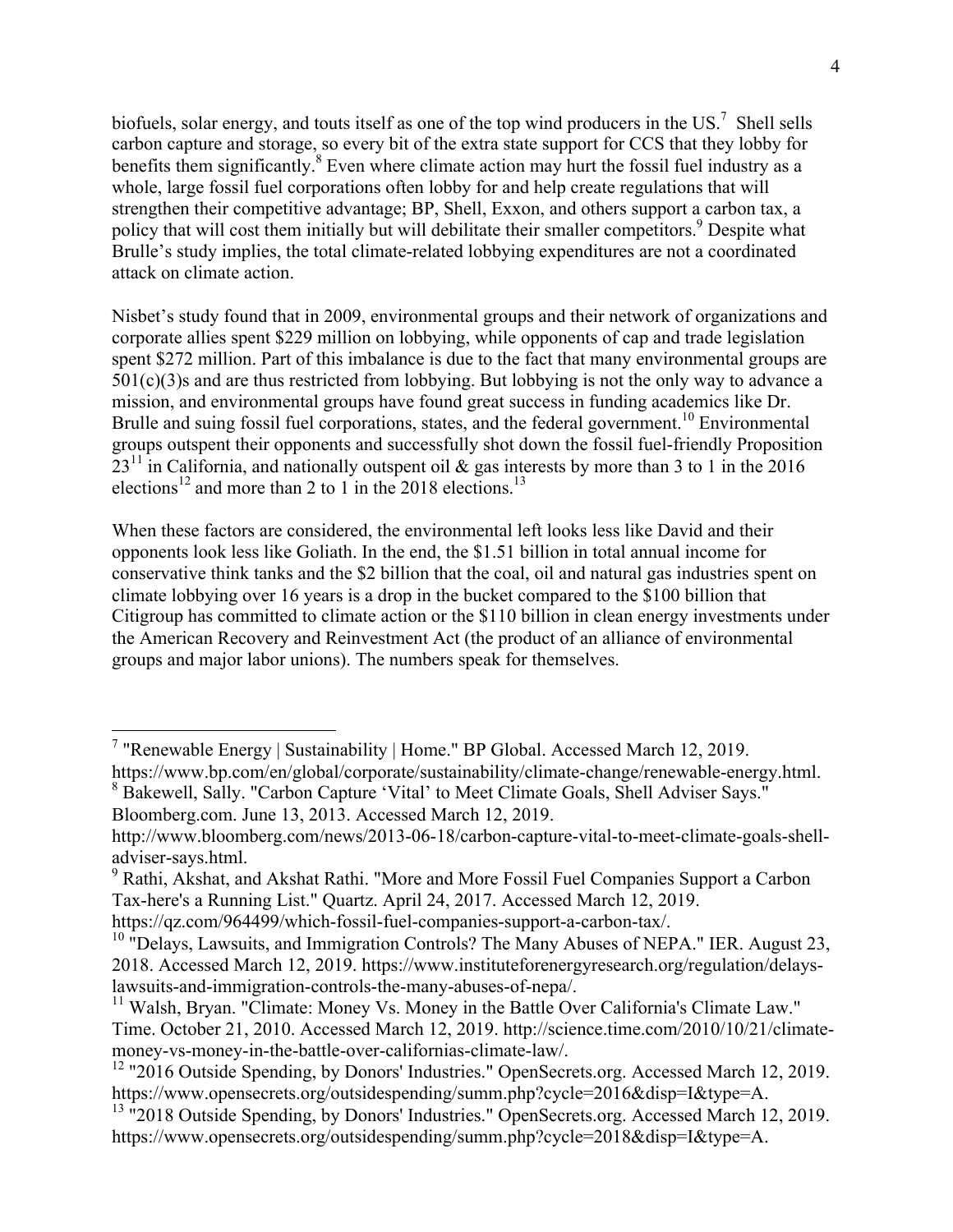## **Action: Where Does This Money Go?**

After establishing that the environmental left outspends groups who promote free-market energy policies, let's take a look at where the money goes.

To get a sampling of this, Big Green, Inc. encapsulates grants made by 14 key foundations between the years 2008 and 2016. The vast majority of the grants by these organizations during this time were directed toward organizations promoting climate change activism. According to the database, \$1.7 billion dollars was spent on climate research and advocacy. These grants were generally directed toward public policy organizations like the Center for American Progress, which received over \$9 million to "mitigate climate change."

The general operations of various organizations accounted for \$1.2 billion worth of grants. These grants were usually left open-ended, allowing the recipient organizations to spend the money on whatever they deem appropriate. For example, the Natural Resources Defense Council received just over \$8 million worth of grants from a variety of foundations to fund their general operations.

The foundations made \$479.3 million worth of grants to promote renewable energy. These grants were also wide-ranging; they generally funded projects promoting renewable energy subsidies as well as programs building support for renewable job programs. For example, the William and Flora Hewlett Foundation made a grant to the ClimateWorks Foundation for \$80 million dollars in 2014. The description of the grant is provided below:

For ClimateWorks Foundation to work to address climate change and advance clean energy and a prosperous economy. They will pursue a global approach to reducing greenhouse gas emissions aimed at energy sectors and regions with high or fast growing levels of greenhouse gas pollution. Among their priorities will be increasing clean, renewable energy sources, energy efficiency, and clean transportation, while reducing deforestation and emissions of highly potent greenhouse gases, such as methane and hydrofluorocarbons.

Additionally, \$188 million worth of grants went to conservation programs. These grants usually went to programs designed to prevent development on public lands. The largest such grant worth \$3.5 million— was made by the William and Flora Hewlett Foundation to the Western Conservation Foundation in 2015. Another \$134.3 million worth of grants were made to promote changes in transportation policy; these grants generally went to programs that promote electric vehicles, biofuels, and public transit. Finally, \$94.2 million has gone to organizations promoting new efficiency regulations. These grants include promoting anything from efficiency standards to new building codes.

## **Impact: Keep It In The Ground**

In addition to funding organizations and projects that promote climate change research and environmental policy, another large portion of this funding goes to organizations that target energy development in the U.S. These programs, which are collectively known as "Keep it in the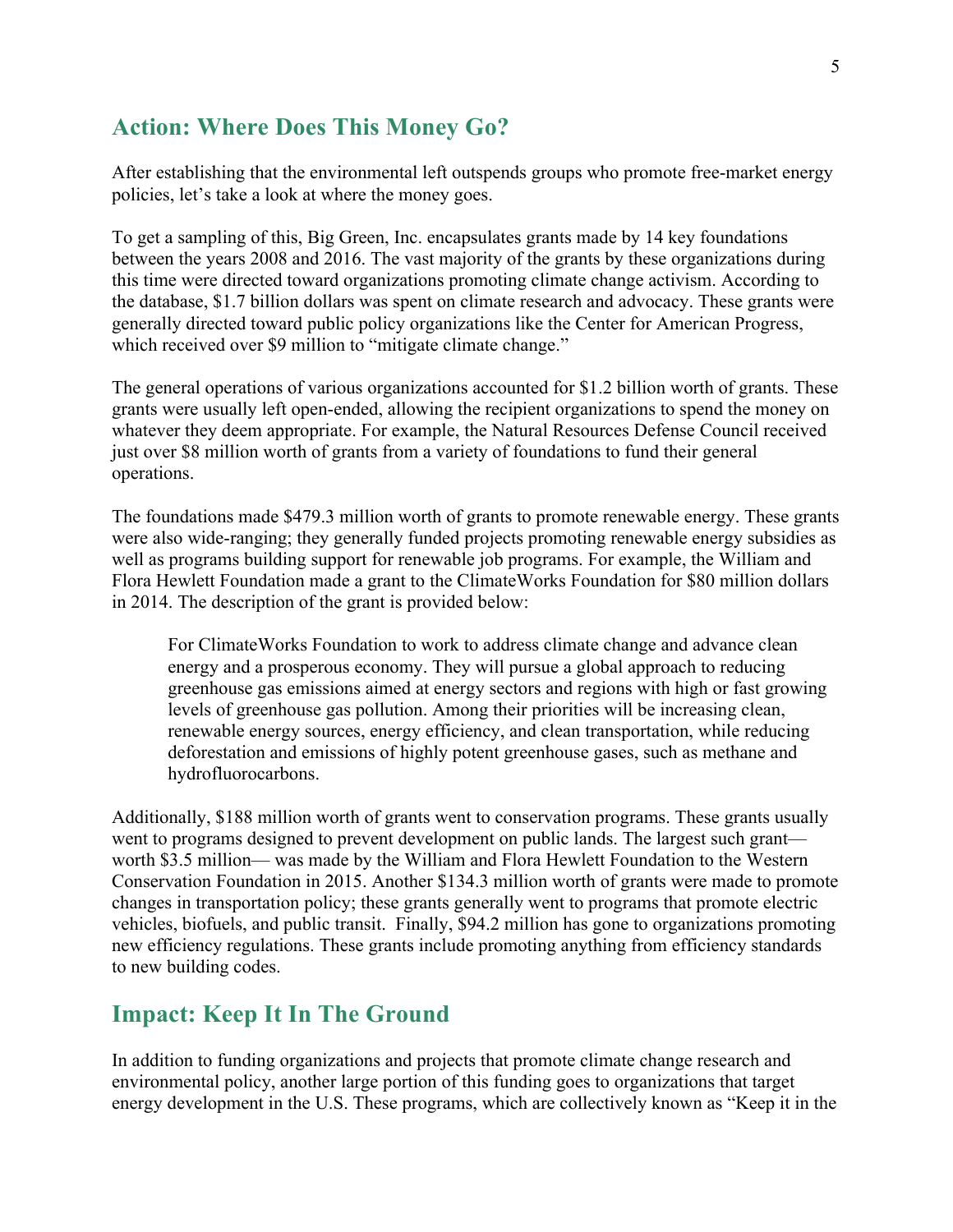Ground" within the environmental movement, are perhaps the single greatest threat to energy development in the U.S. $^{14}$ 

According to the database, \$77.8 million went from left-wing organizations to initiatives specifically preventing oil and gas development in the U.S. Most of these grants sought to limit oil and gas production on public lands, while others targeted specific energy development projects. For example, the John D. And Catherine T. MacArthur Foundation gave the Environmental Defense Fund \$2 million in 2016 to "reduce harmful climate and environmental impacts of natural gas production." Additionally, the database reveals \$25.3 million worth of grants that were specifically directed to anti-fracking initiatives across the country.

One of the goals of Big Green, Inc. is to provide concrete examples of how environmental groups with deep-pocketed donors influence American energy and environmental policy. To best understand the impact of these "Keep it in the Ground" programs, we can examine the impact of the \$66.9 million spent between 2008 and 2016 on anti-coal initiatives.

There is no better example of its influence than the environmental movement's all-out assault on the American coal industry over the past two decades. Many people argue that the "War on Coal" has been overstated as the Clean Power Plan has yet to be implemented, and that the real cause for the decline of the American coal industry was the emergence of hydraulic fracking and its impact on natural gas prices, but that's only one part of this story. The other, lesser-known part is the abuse of the legal system by environmental groups to inhibit coal development at the local level.

According to the database, the Sierra Club received at least \$17 million in grants from several left-leaning foundations for the explicit purpose of blocking the development of coal-fired power plants across the U.S. from 2008 to 2016.

One specific case is a 2009 grant to the Sierra Club for \$1.08 million from the Energy Foundation. The purpose of the grant was to "defeat new coal-fired power plants in Kentucky, Louisiana, Michigan, Pennsylvania, South Dakota, and Wyoming." Subsequently, in the period leading up to and directly following 2009, the Sierra Club was directly involved in blocking the development of new coal-fired power plants in those states. The following examples illustrate just how that money was used by the Sierra Club to intervene in energy development projects in each of those states  $15$ 

#### *Michigan*

In 2008 and 2009, the Sierra Club launched a grassroots campaign to stop the development of a new coal-fired power plant in Midland, Michigan. The campaign demanded a moratorium on coal-fired power plants in the State of Michigan. In a direct response to the campaign, Governor

<sup>&</sup>lt;sup>14</sup> "Keep it in the Ground." Western Energy Alliance. May 16, 2018. Accessed March 12, 2019. https://www.westernenergyalliance.org/why-western-oil-natural-gas/keep-it-in-the-ground.

<sup>&</sup>lt;sup>15</sup> "Big Green, Inc.'s Assault on the Coal Industry." IER. September 19, 2018. Accessed March 12, 2019. https://www.instituteforenergyresearch.org/renewable/big-green-inc-s-assault-on-thecoal-industry/.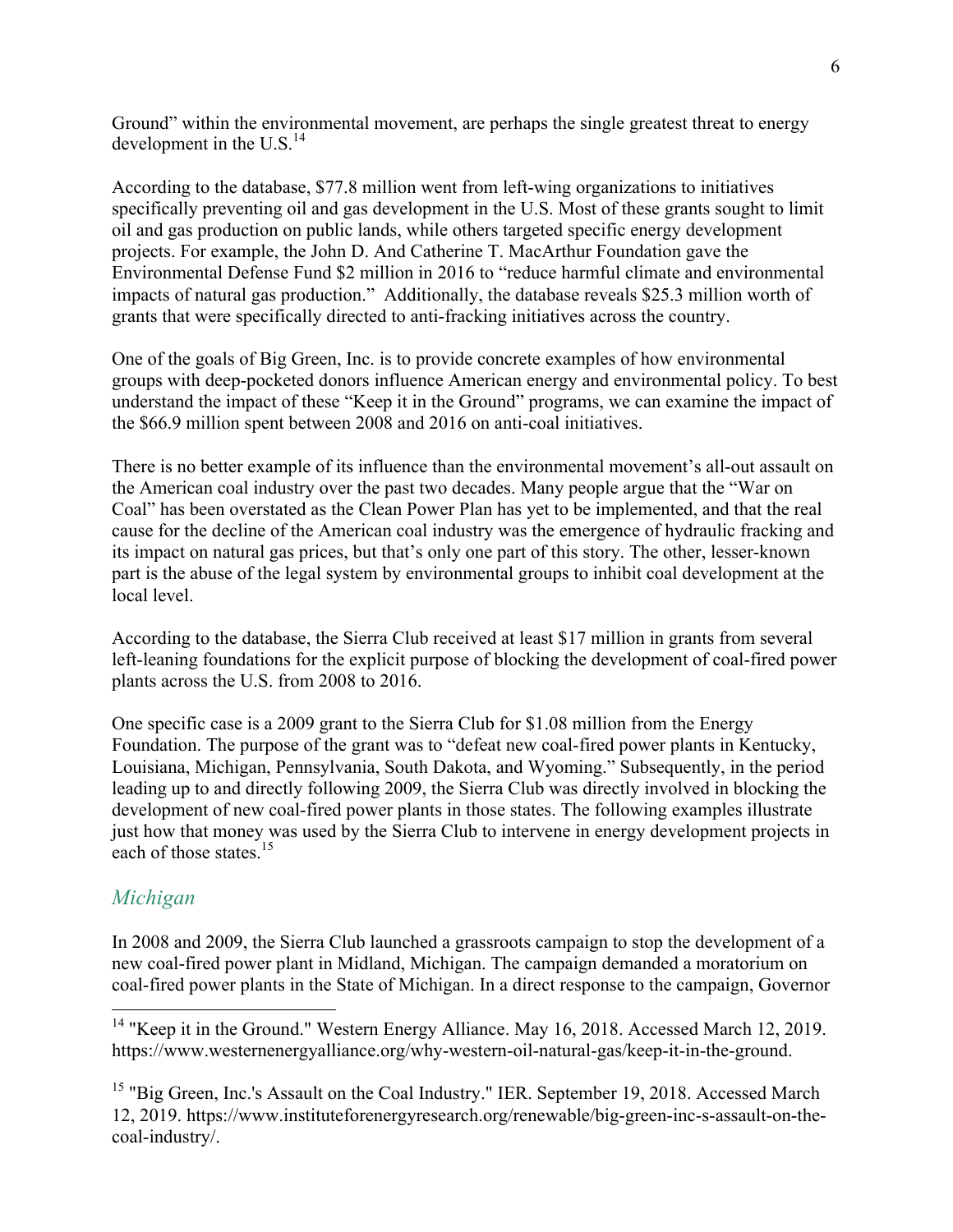Jennifer Granholm asked the Michigan Department of Environmental Quality to halt the permitting for seven proposed power plants in February of 2009. In May of 2009, LS Power announced it had cancelled its plans to construct the \$1.9 billion coal plant in Midland. The company cited regulatory uncertainties for the decision.<sup>16</sup>

## *Kentucky*

Another example of this money's influence can be seen in the Sierra Club's involvement in blocking the construction of the Smith 1 Project in Winchester, Kentucky, from 2008 to 2010. In 2007, the East Kentucky Power Cooperative proposed construction of a new 278-megawatt coalfired power plant. In March of 2008, the Sierra Club sued the federal Rural Utilities Service (RUS) on the grounds that the RUS failed to properly conduct an environmental assessment of the new facility. This lawsuit was later dismissed, but succeeded in driving up production costs and delaying the project. $17$ 

In April of 2009, the Sierra Club filed comments challenging the project's Clean Water Act permit. In response, the State of Kentucky adopted an "emergency regulation" that required new energy sources to demonstrate that their nitrogen oxide emissions would not violate overly strict ozone air quality standards. They later filed a petition for a hearing to contest the final air permit for the new project and filed a complaint against the RUS for failure to comply with a NEPA statute. After all of this, in November of 2010, the Kentucky Power Cooperative agreed to halt the plan to build the new facility.<sup>18</sup>

#### *Louisiana*

The Sierra Club was also involved in blocking the construction of the Big Cajun II Unit 4 Expansion in New Roads, Louisiana. In 2009, the Sierra Club filed a lawsuit in Louisiana state court challenging the final modified PSD/construction permit issued by the Louisiana Department of Environmental Quality for the Big Cajun II plant. The next year, NRG abandoned their plans to construct the plant.<sup>19</sup>

### *Pennsylvania*

From 2007 to 2011, the Sierra Club was also involved in blocking the development of the Greene Energy Resource Recovery Project in Cumberland Township, Pennsylvania. In this case, the Sierra Club issued a legal challenge citing the developer's "failure to begin construction in accordance with the time limitations set out in their permit from the Pennsylvania Department of Environmental Protection."<sup>20</sup>

The case was quickly dismissed, but again, the Sierra Club was successful in driving up production costs and delaying the project. Between 2009 and 2010, the project was halted in

 $16$  Ibid.

 $17$  Ibid.

 $18$  Ibid.

 $^{19}$  Ibid.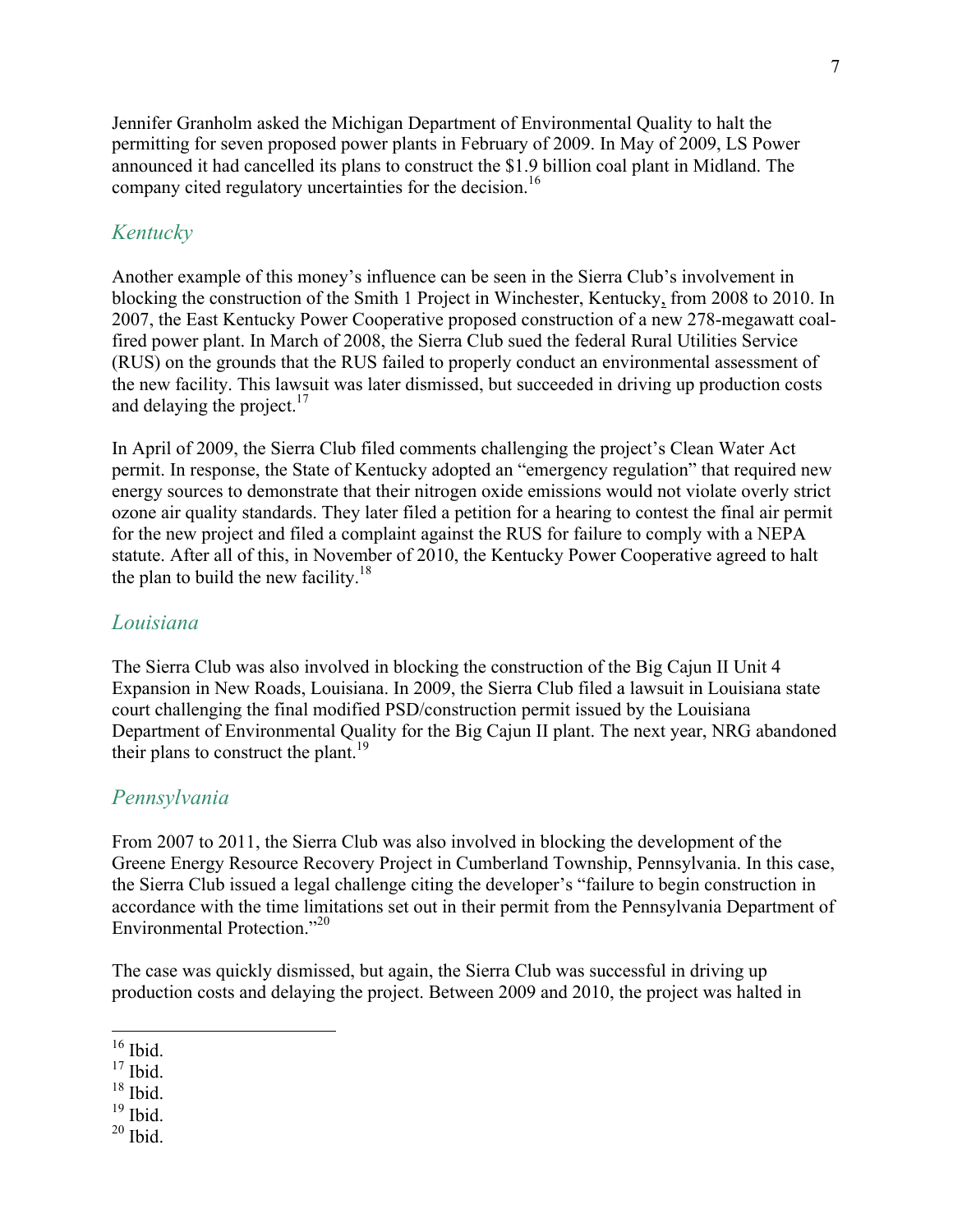order for the developer to obtain permits to develop a 500-ton coal vein that was discovered during construction. In 2010, the Sierra Club and other environmental groups asked the PDEP to deny Greene Energy Resource Recovery an extension on their permits to develop the site. These comments influenced the PDEP to modify the permit to include new emissions controls, making it difficult for Greene Energy Resource Recovery to secure funding for the project.<sup>21</sup>

#### *South Dakota*

The Sierra Club also filed a federal lawsuit, which eventually helped block the Milbank Project in Big Stone City, South Dakota, and they also filed a petition asking the EPA to block the project in 2009. The Otter Tail Power Company eventually withdrew its plans to develop the project; they cited high regulatory costs and the probability of federal climate change legislation as the main reason why they decided to scrap the project. Finally, the Sierra Club also intervened in a similar manner in the development of a new coal-to-liquids power plant in Medicine Bow, Wyoming. $^{22}$ 

As the examples above show, environmental money is influencing public policy.

# **Tactics: Targeting Key Institutions to Shape the Narrative**

It's clear that another strategy of the environmental movement is to shape the narrative and guide public opinion in the direction that is favorable to environmentalism and renewable energy. In order to do so, foundations use their funding to target the key institutions that shape public opinion.

#### *Public engagement*

According to the database, \$90.4 million worth of grants were made to a variety of organizations for public engagement. These grants include funding projects such as documentaries, conferences designed to engage business leaders, <sup>23</sup> programs that are designed to build support amongst religious communities,  $24$  and environmental reporting at various news organizations.<sup>25</sup>

#### *Higher education*

In addition to public engagement, it's also evident that another goal of these foundations is to use their money to promote environmentalism in higher education. The 14 grantmaking foundations

 $21$  Ibid.

 $22$  Ibid.

<sup>&</sup>lt;sup>23</sup> The Energy Foundation made a \$100,000 grant to Partners for Livable Communities in 2009 "for a conference in Washington D.C. for business leaders on climate policy.

<sup>&</sup>lt;sup>24</sup> The National Council of Churches of Christ in the USA received \$503,000 from the Energy Foundation between 2009 and 2011. One of the grants was worth \$100,000 "to perform outreach to religious leaders and congregations on climate and clean energy."

 $25$  In 2010, the Energy Foundation made a \$55,000 grant to the Texas Tribune "to fund energy journalism fellow to cover clean energy issues in Texas."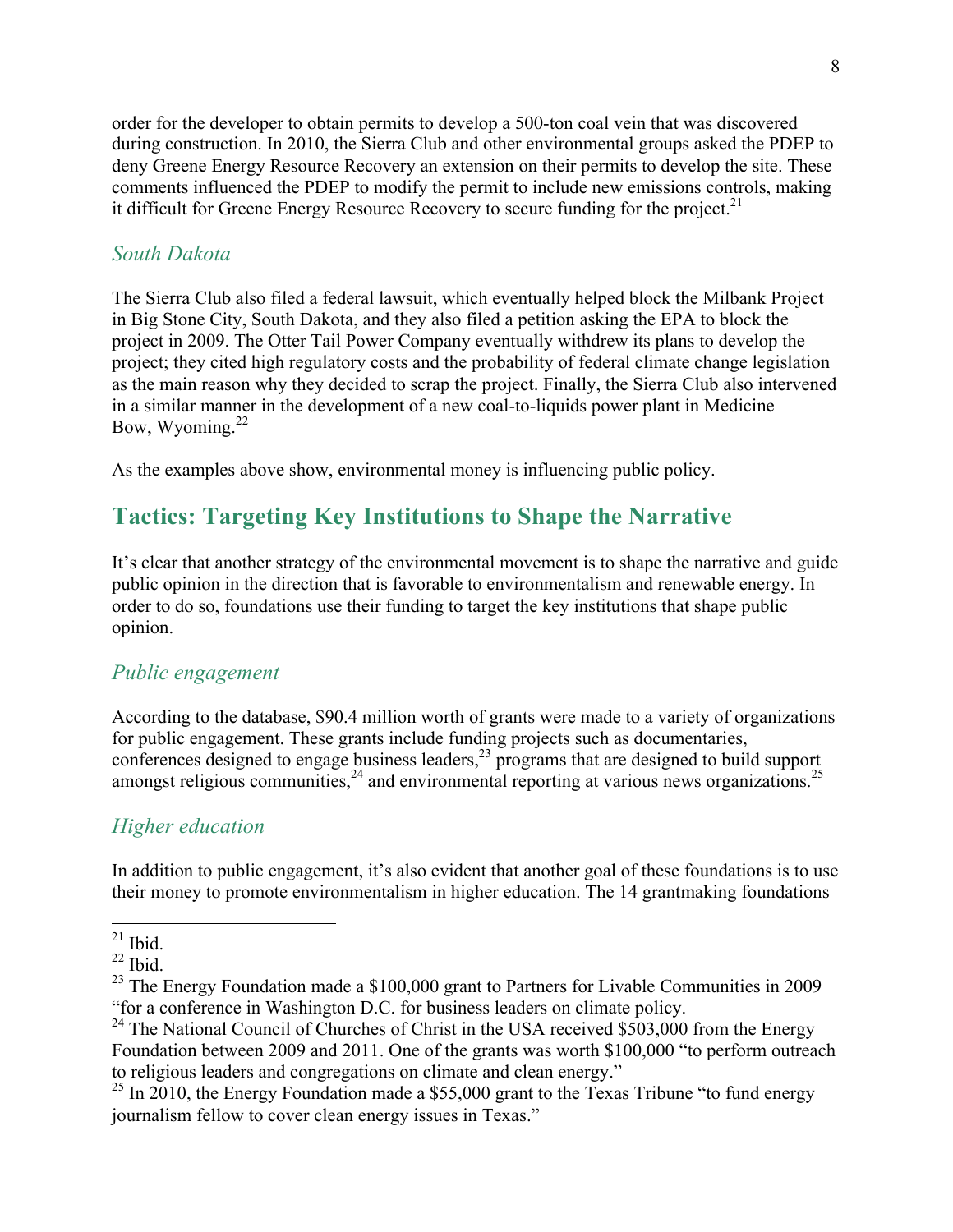gave \$90.5 million directly to colleges and universities in support of a wide-range of programs. The best example of this is Yale University, which has received over \$31.3 million dollars from these foundations for various climate programs. Another smaller example of this type of grant is a \$295,000 grant from the Schmidt Family Foundation to the University of California, Berkeley to support the school's Graduate School of Journalism.

#### *Donations to government entities*

Another shocking revelation is the fact that the grantmaking foundations are providing funding for government offices and agencies. In 2008 and 2009, the Energy Foundation made two grants for \$200,000 and \$50,000 respectively. The purposes were to "support development of climate and clean energy policy in Colorado" and to "support the Governor's office climate and clean energy fellow position." It's hard to imagine how these grants could be interpreted as anything other than renewable energy interests paying for access to the Office of the Governor of Colorado. Looking beyond those specific grants, the database offers insight into the effort of special interests to target governors more broadly. The database includes several millions of dollars worth of grants made to organizations like the Governors Wind Energy Coalition, Governors Ethanol Coalition, and the National Governors Association Center for Best Practices.

## **Method: Complicated Transfers of Money and Foreign Influence**

The environmental movement is not contained in the U.S., it also plays out on a much larger international scale.

The Big Green, Inc. database focuses on grants made to U.S.-based organizations for projects in the U.S.; however, other sources have shown a significant amount of green money gets shipped overseas as well. For instance, Swiss billionaire Hansjörg Wyss of the U.S.-based Wyss Foundation claims to have already invested more than  $$450$  million<sup>26</sup> in environmental projects in Africa, South America, North America and Europe. Other Big Green, Inc. grantees include internationally-oriented organizations such as the Greenpeace Fund.

U.S. climate imperialism goes to other countries too. Some efforts sparked the ire of Canadians whose livelihoods were endangered by American money via the Tar Sands Campaign, a largescale pipeline obstruction operation planned and paid for $^{27}$  by the Rockefeller Brothers Fund, William and Flora Hewlett Foundation, and Tides Foundation. Another group that appears often in these conversations is the World Wildlife Fund, which has apparently supported paramilitary forces that tortured and killed people<sup>28</sup> across Africa and Asia.

 <sup>26</sup> "Swiss Entrepreneur Donates a Billion Dollars to Environmental Protection." SWI Swissinfo.ch. November 01, 2018. Accessed March 28, 2019.

https://www.swissinfo.ch/eng/society/hansjoerg-wyss-\_swiss-entrepreneur-donates-a-billiondollars-to-environmental-protection/44514390.

<sup>&</sup>lt;sup>27</sup> Harding, Lee. "Pipeline Opposition Largely Funded by Rich Americans | Pipelines  $\&$ Transportation." JWN Energy. April 25, 2018. Accessed March 28, 2019.

https://www.jwnenergy.com/article/2018/4/pipeline-opposition-largely-funded-rich-americans/ <sup>28</sup> Warren, Tom, and Katie J.M. Baker. "WWF Funds Guards Who Have Tortured And Killed People." BuzzFeed News. March 4, 2019. Accessed March 28, 2019.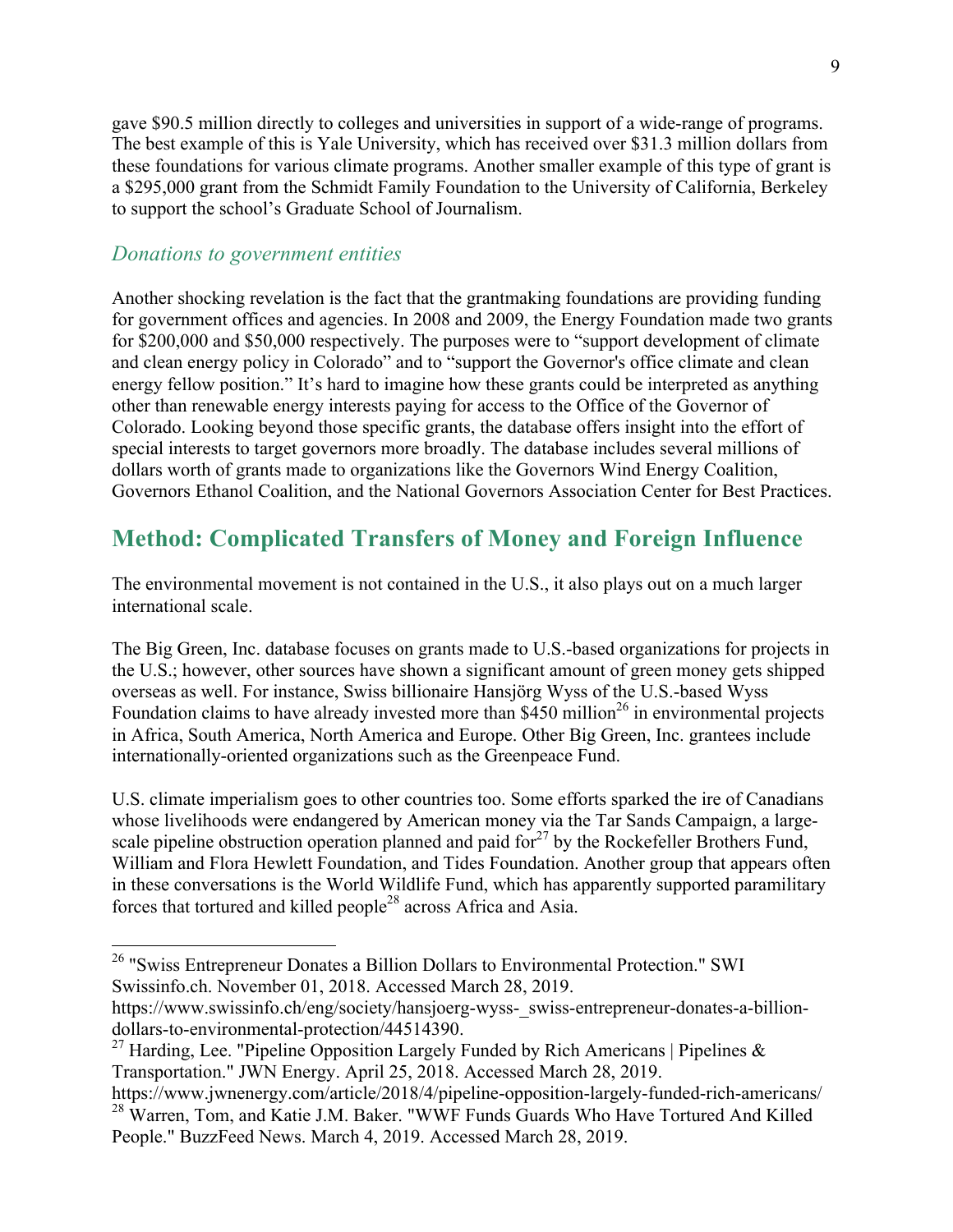Foreign governments have showed interest in influencing U.S. energy policy as well, usually they because they have a competitive interest in stifling U.S. energy production. The most powerful and determined international opponents of American energy are the Russian government and its state-run oil and gas monopoly, Gazprom. Much of Central and Eastern Europe is dependent on Russian energy, but the explosion of U.S. oil and gas exports as a result of the shale boom threatens Russia's economic and political stranglehold. This is why Vladimir Putin, whose regime regularly jails Russian environmental activists, expressed concern that<sup>29</sup> "fracking poses a huge environmental problem," and why the Russian state-controlled media source RT ran anti-fracking programming.<sup>30</sup> We should not be surprised, therefore, by charges of Russian orchestration behind European anti-fracking and other environmental protests, as have been raised by a former Secretary General of NATO,  $31$  Romanian Prime Minister,  $32$  Belgian Climate Minister,  $33$  Ukrainian Foreign Minister,  $34$  and German Chancellor Angela Merkel.<sup>35</sup> Even Hillary Clinton<sup>36</sup> noted the Russia-environmentalist relationship in a speech in 2014:

We were even up against phony environmental groups, and I'm a big environmentalist, but these were funded by the Russians to stand against

https://www.buzzfeednews.com/article/tomwarren/wwf-world-wide-fund-nature-parks-torturedeath.

<u> 1989 - Andrea Santa Alemania, amerikana amerikana amerikana amerikana amerikana amerikana amerikana amerikana</u>

<sup>29</sup> London, Herbert. "Putin the Environmentalist." The Hill. June 09, 2015. Accessed March 28, 2019. https://thehill.com/blogs/pundits-blog/energy-environment/244373-putin-theenvironmentalist.

<sup>30</sup> Office of the Director of National Intelligence. "Background to "Assessing Russian Activities and Intentions ..." January 6, 2017. Accessed March 28, 2019.

https://www.intelligence.senate.gov/sites/default/files/documents/ICA\_2017\_01.pdf.

 $31$  Harvey, Fiona. "Russia 'Secretly Working with Environmentalists to Oppose Fracking'." The Guardian. June 19, 2014. Accessed March 28, 2019.

https://www.theguardian.com/environment/2014/jun/19/russia-secretly-working-withenvironmentalists-to-oppose-fracking.

<sup>32</sup> Higgins, Andrew. "Russian Money Suspected Behind Fracking Protests." The New York Times. December 01, 2014. Accessed March 28, 2019.

https://www.nytimes.com/2014/12/01/world/russian-money-suspected-behind-frackingprotests.html.

<sup>33</sup> Keating, Dave. "What Does Merkel Know About Russia And The Student Climate Protests That We Don't?" Forbes. February 24, 2019. Accessed March 28, 2019.

https://www.forbes.com/sites/davekeating/2019/02/24/what-does-merkel-know-about-russiaand-the-student-climate-protests-that-we-dont/#b843963241ad. <sup>34</sup> Gotev, Georgi. "Is Russia behind Climate Change Protests in EU? 'Definitely Yes', Says

Ukraine." Euractiv.com. February 18, 2019. Accessed March 28, 2019.

https://www.euractiv.com/section/global-europe/news/is-russia-behind-climate-change-protestsin-eu-definitely-yes-says-ukraine/.

<sup>35</sup> Delcker, Janosch. "Munich Security Conference: As It Happened." POLITICO. February 16, 2019. Accessed March 28, 2019. https://www.politico.eu/article/munich-security-conferencelive-blog/#1254180.

<sup>36</sup> Bastasch, Michael. "Hillary's Leaked Speeches Confirm Russia Funded Anti-Fracking Groups." The Daily Caller. October 10, 2016. Accessed March 28, 2019.

https://dailycaller.com/2016/10/10/hillarys-leaked-speeches-confirm-russia-funded-antifracking-groups/.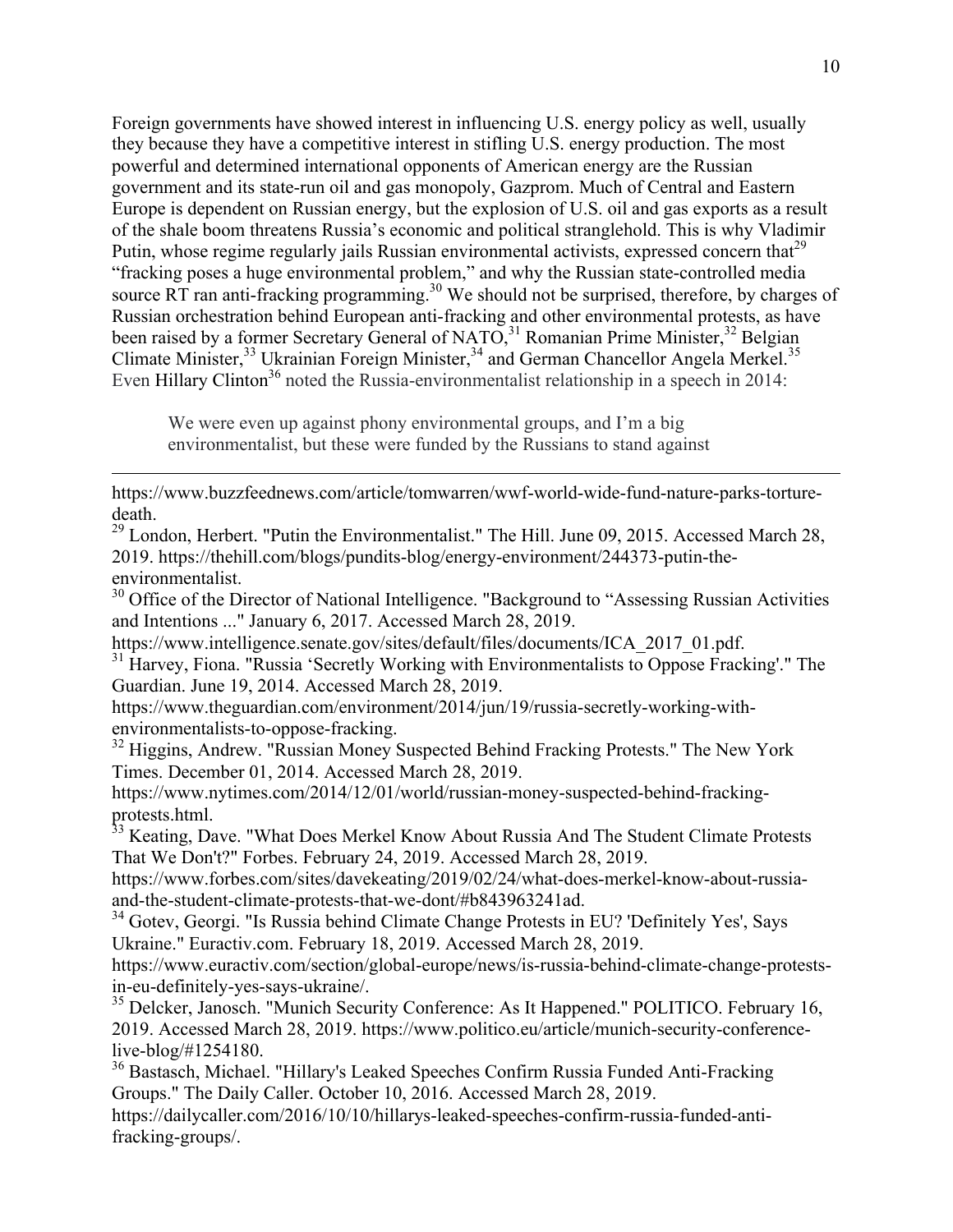any effort, oh that pipeline, that fracking, that whatever will be a problem for you, and a lot of the money supporting that message was coming from Russia.

More evidence of Russian attempts to influence U.S. policy has been discovered as well. The uncovered Russian social media campaign surrounding the 2016 election was discovered to have targeted liberal American voters concerned about environmental issues, encouraged them to rally for Green Party candidate Jill Stein.<sup>37</sup> Further, picking up where the Senate EPW report left off, the Environmental Policy Alliance investigated Klein Ltd., the Bermuda-based company that gave \$23 million dollars to the Sea Change Foundation. This unveiled that Klein is a shell company formed by two employees of the Bermuda law firm Wakefield Quin, both of whom held directorships in a group owned by Russian minister of telecommunications and longtime Putin friend Leonid Reiman<sup>38</sup> and which was the subject of a 2008 money laundering case. In 2017, the House Science, Space, and Technology Committee sent a letter<sup>39</sup> to the Treasury Department to investigate these allegations; the Institute for Energy Research has since filed a Freedom of Information Act  $(FOIA)^{40}$  suit to shed light on the Treasury Department's lack of response to this Congressional inquiry.

As the Justice Department has revitalized enforcement of the Foreign Agents Registration Act, there are other groups<sup>41</sup> that may deserve attention. Last year, the House Natural Resources Committee opened an investigation into the ties between the Natural Resources Defense Council and the government of China.<sup>42</sup> While it boasts of suing the U.S. federal government "about once every ten days" since President Trump's inauguration, NRDC and its China office appear to take a fawning stance towards the totalitarian government of the world's largest polluter. The Natural Resources Committee's June 5 letter details instances like NRDC complimenting China's "bold new reforms" on domestic fisheries after Greenpeace released a study critical of China's fisheries and of NRDC criticizing those skeptical of China's commitment to the Paris

 <sup>37</sup> Waldman, Scott. "POLITICS: Russian 'information Warfare' Antagonized Greens." POLITICS: Russian 'information Warfare' Antagonized Greens. December 18, 2018. Accessed March 28, 2019. https://www.eenews.net/climatewire/2018/12/18/stories/1060109907. <sup>38</sup> "From Russia With Love?" Big Green Radicals. Accessed March 28, 2019.

https://www.biggreenradicals.com/wp-content/uploads/2015/01/Klein\_Report.pdf.

<sup>&</sup>lt;sup>39</sup> U.S. House of Representatives Committee on Science, Space, and Technology to Secretary Steven T. Mnuchin. June 29, 2017. https://republicans-

science.house.gov/sites/republicans.science.house.gov/files/documents/06\_29\_2017 CLS & Weber - Mnuchin.pdf.

<sup>&</sup>lt;sup>40</sup> Institute for Energy Research. "IER Sues Treasury For Records On Russian Meddling in U.S. Energy Policy." Institute for Energy Research. December 19, 2018. Accessed March 28, 2019. https://www.instituteforenergyresearch.org/international-issues/ier-sues-treasury-for-records-onrussian-meddling-in-u-s-energy-policy/.

<sup>&</sup>lt;sup>41</sup> Mooney, Kevin. "Mueller's 'Foreign Agent' Cases May Lead to Probes of Green Groups." The Daily Signal. February 20, 2019. Accessed March 28, 2019.

https://www.dailysignal.com/2019/02/20/muellers-foreign-agent-prosecutions-may-lead-toprobes-of-green-groups/.

<sup>&</sup>lt;sup>42</sup> Cohen, Bonner R. "House Committee Probes Environmental Group's Ties to China." The Heartland Institute. August 9, 2018. Accessed March 28, 2019. https://www.heartland.org/newsopinion/news/house-committee-probes-environmental-groups-ties-to-china.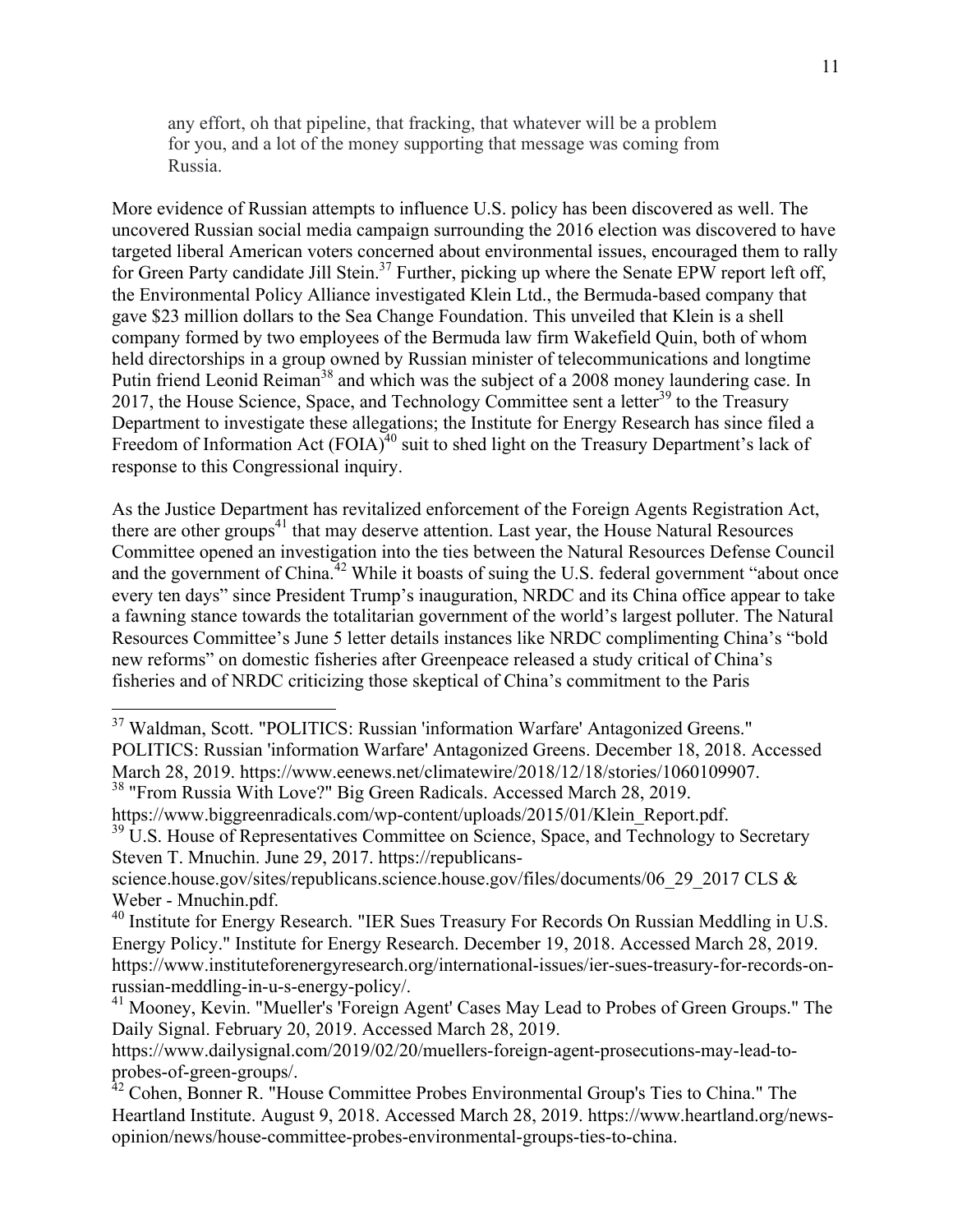Agreement. NRDC even sued the U.S. Navy multiple times to drastically limit or stop naval training exercises in the Pacific<sup>43</sup> citing environmental concerns. No such lawsuit or criticism has been lobbied against the Chinese Navy.

Another investigation was opened by the Natural Resources Committee regarding the possible foreign agent registration requirements of the World Resources Institute (WRI), a grantee of, among others, the Macarthur Foundation and Rockefeller Foundation. This D.C.-based think tank has formally operated in China since 2008, and according to its 2017 registration certificate it does so under the "guidance and supervision" of the Beijing Public Security Bureau and Chinese Ministry of Ecology and Environment (MEE).<sup>44</sup> It routinely interacts with senior Chinese government and Communist Party officials, supplies positive quotes for Chinese government press releases, and pens flattering op-eds<sup>45</sup> in the Chinese Communist Party Propaganda Department's English-language newspaper China Daily. Like the NRDC, WRI routinely criticizes the U.S. government but ignores the Chinese government's abysmal record on the environment and the rights of environmental activists. Even on the same issue the two are held to different standards: WRI praised China's business-as-usual pledge for the Paris Agreement but pushed for extreme commitments from the U.S.

The World Resources Institute denied working on behalf of any foreign government or principals, a statement that the Natural Resources Committee contradicted in a second letter<sup>46</sup> documenting WRI communications to U.S. government officials,<sup>47</sup> clearly on behalf of MEE. One of the U.S. officials who received the message was Todd Stern, a State Department special envoy for climate change,  $^{48}$  now a distinguished fellow at WRI.<sup>49</sup> These revelations show WRI to be more than simply an environmental group that received resources and misinformation from the Chinese government, but rather a powerful participant in the political game. The Institute for Energy Research issued a FOIA request to find out more about WRI's foreign relationship,

<sup>&</sup>lt;sup>43</sup> U.S. House of Representatives Committee on Natural Resources to Rhea Suh. June 5, 2018. https://republicans-naturalresources.house.gov/uploadedfiles/bishopwesterman\_to\_nrdc\_06.05.18.pdf.

<sup>&</sup>lt;sup>44</sup> U.S. House of Representatives Committee on Natural Resources to Andrew Steer. September 5, 2018. https://republicans-naturalresources.house.gov/uploadedfiles/bishopwesterman to steer wri\_re\_fara\_09.05.2018.pdf.

<sup>45</sup> Steer, Andrew. "China Plays Big Climate Role on Global Stage." China Plays Big Climate Role on Global Stage. December 13, 2017. Accessed March 28, 2019.

http://www.chinadaily.com.cn/a/201712/13/WS5a306b26a3108bc8c672b113.html.

<sup>&</sup>lt;sup>46</sup> U.S. House of Representatives Committee on Natural Resources to Andrew Steer. October 17, 2018. https://republicans-naturalresources.house.gov/uploadedfiles/bishopwesterman to steer wri re fara ii 10.17.2018.pdf.

<sup>47</sup> Morgan, Jennifer. "US-China Longer-term Dialogue." E-mail to Paul Bodnar. April 15, 2015. https://republicans-naturalresources.house.gov/uploadedfiles/wri\_email\_redacted.pdf

<sup>48</sup> Mooney, Kevin. "Environmental Activists Pushed Chinese-Friendly Policies with Obama Administration." Washington Free Beacon. February 16, 2019. Accessed March 28, 2019. https://freebeacon.com/issues/environmental-activists-pushed-chinese-friendly-policies-withobama-administration/.

<sup>49</sup> "Todd Stern: Bio." World Resources Institute. Accessed March 28, 2019. https://www.wri.org/profile/todd-stern.